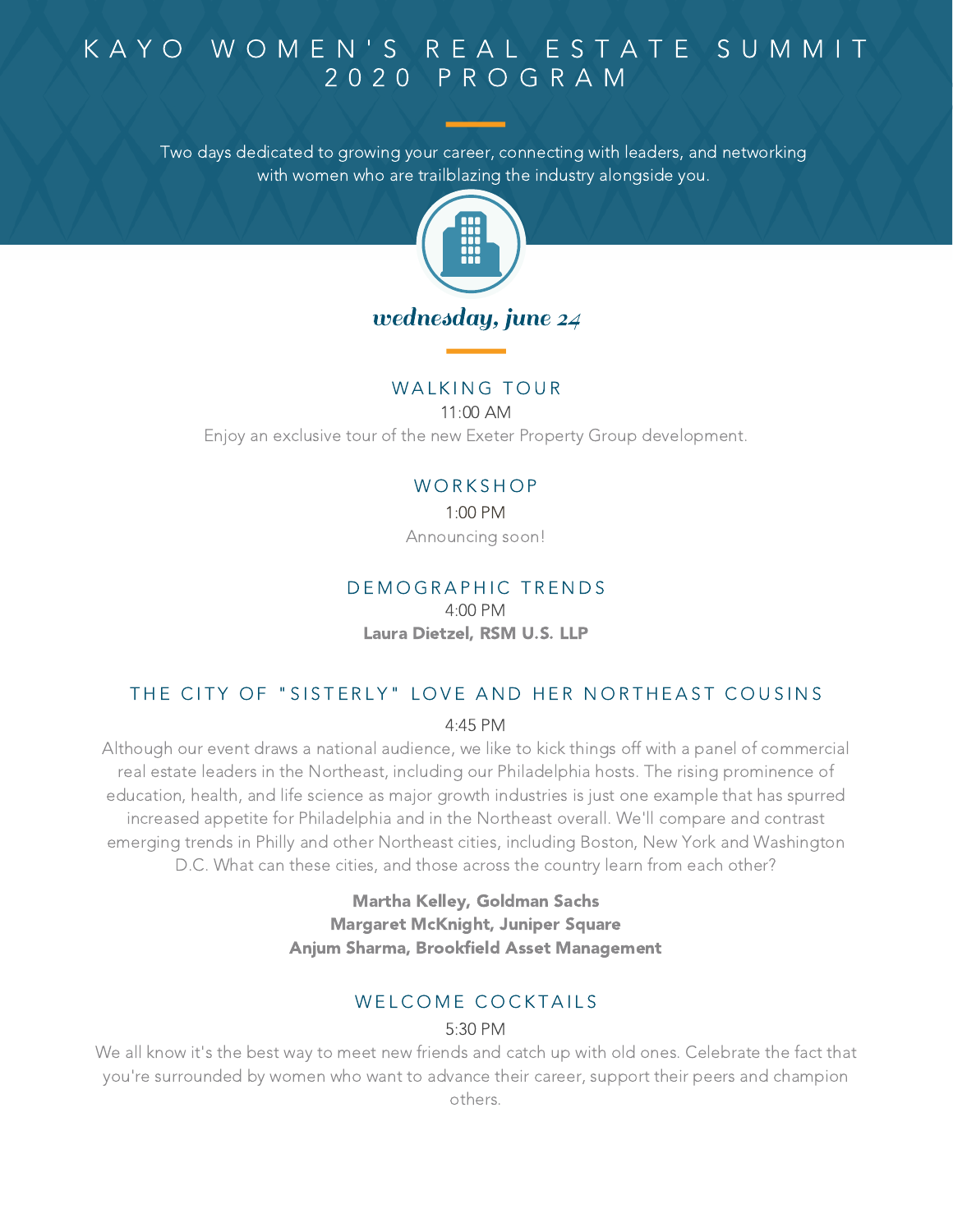Two days dedicated to growing your career, connecting with leaders, and networking with women who are trailblazing the industry alongside you.



## thursday, june 25

### N E T W O R K I N G B R E A K F A S T

7:30 AM Join your peers in starting the day off right with breakfast.

> **WELCOME** 8:00 AM

#### OPENING KEYNOTE

8:15 AM

Deborah Harmon, Artemis Real Estate Partners

### N F T W O R K I N G A C T I V I T Y

9:00 AM

### FIRESIDE CHAT

#### 9:15 AM

Anne Segrest McCulloch, Housing Partnership Equity Trust and Connie Simmons Taylor, Baker Botts LLP

## 9:45 AM THOUGHT LEADERSHIP: INSTITUTIONAL PERSPECTIVES

This panel of senior leaders will share what factors institutional investors are watching most closely in 2020 and which investment strategies are showing the most interest. We'll explore the appetite for U.S. vs. global opportunities, and revisit stress-testing measures being employed in the event of a market downturn.

> Elizabeth Burton, Hawaii Employees' Retirement System Natalie Hong, United Nations Joint Staff Pension Fund Kristin Leung, GIC Special Investment Jan Mende, Callan Sarah Schwarzschild, Metropolitan Real Estate, The Carlyle Group

### N E T W O R K I N G C O F F E E B R E A K

10:30 AM

Take a break, grab a coffee or snack, and introduce yourself to someone you don't know.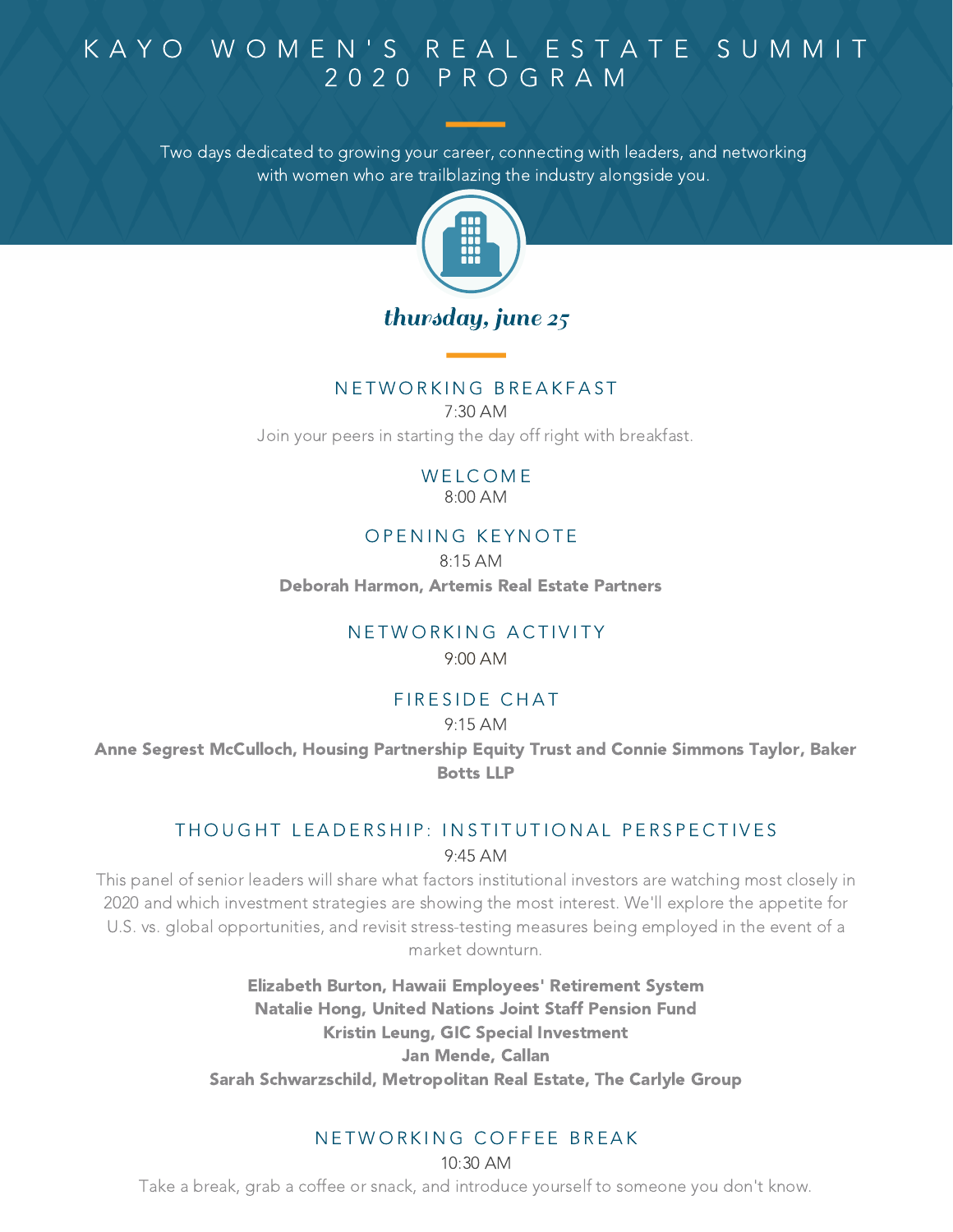Two days dedicated to growing your career, connecting with leaders, and networking with women who are trailblazing the industry alongside you.



11:00AM - 11:50AM

#### MULTI-FAMILY HOUSING: DOG YOGA, GUITAR LESSONS, AND COMMUNITY TREEHOUSES - SAY WHAT ?!

Are these amenities a bit over the top? Definitely. But they reflect significant shifts in how apartment dwellers, developers, and investors think multifamily living should evolve. Several trends are emerging -- and disrupting -- as multifamily housing becomes a longer-term choice for all demographics. These trends include technology advances, on-demand delivery of goods & services, shifting demographics, employment, transportation, health, and green demand. With these trends come challenges as well. Hear how CRE professionals are approaching amenities and beyond in meeting the needs for people of all ages and incomes.

Leslie Mathis, Woodfield Investments Yalda Ghamarian, CBRE Allison Bradshaw, LEM Capital Donna Cote, Coterra Group Melissa Houston, Juniper Square, moderator

#### CAPITAL MARKET TRENDS IN 2020

What are common investor themes related to equity and debt capital flows? What are the main risks investors are trying to mitigate related to allocation trends? What are the pros and cons to allocating to larger managers vs. smaller managers? Where do niche opportunities fit into an overall portfolio allocation? What is the role of debt funds in a balanced portfolio? What are the opportunities for global investment and allocations? What is the status (and keys to success) of fundraising in this competitive environment? This panel of real estate leaders will discuss these trends as they look at what's happening in 2020 and beyond.

Angela Johnson, Torchlight Investors Jessica Wichser, Partners Group Tricia Peterson, Accord Group Radhika Cobb, Metropolitan Real Estate (The Carlyle Group) Lisa Beeson, CenterCap Group Caroline Bailey, Vinson & Elkins, moderator

#### INVESTING RESPONSIBLY AND SUSTAINABLY: ESG PRACTICES AND IMPACT **INVESTING**

Since 2010, the amount of capital flowing into ESG and impact strategies has increased tremendously. Recent academic studies have demonstrated that companies with top ESG metrics outperform their peers financially while better managing risk. How are investors and owners incorporating ESG into the evaluation of managers and day-to-day asset management? What will the ESG landscape look like in the face of building energy regulations and rent regulations popping up across the country?

Pamela West, Nuveen Isabel Dische, Ropes & Gray LLP Summer Haltli, FCP Laura Craft, Heitman Sara Webber Laczo, RSM U.S. LLP, moderator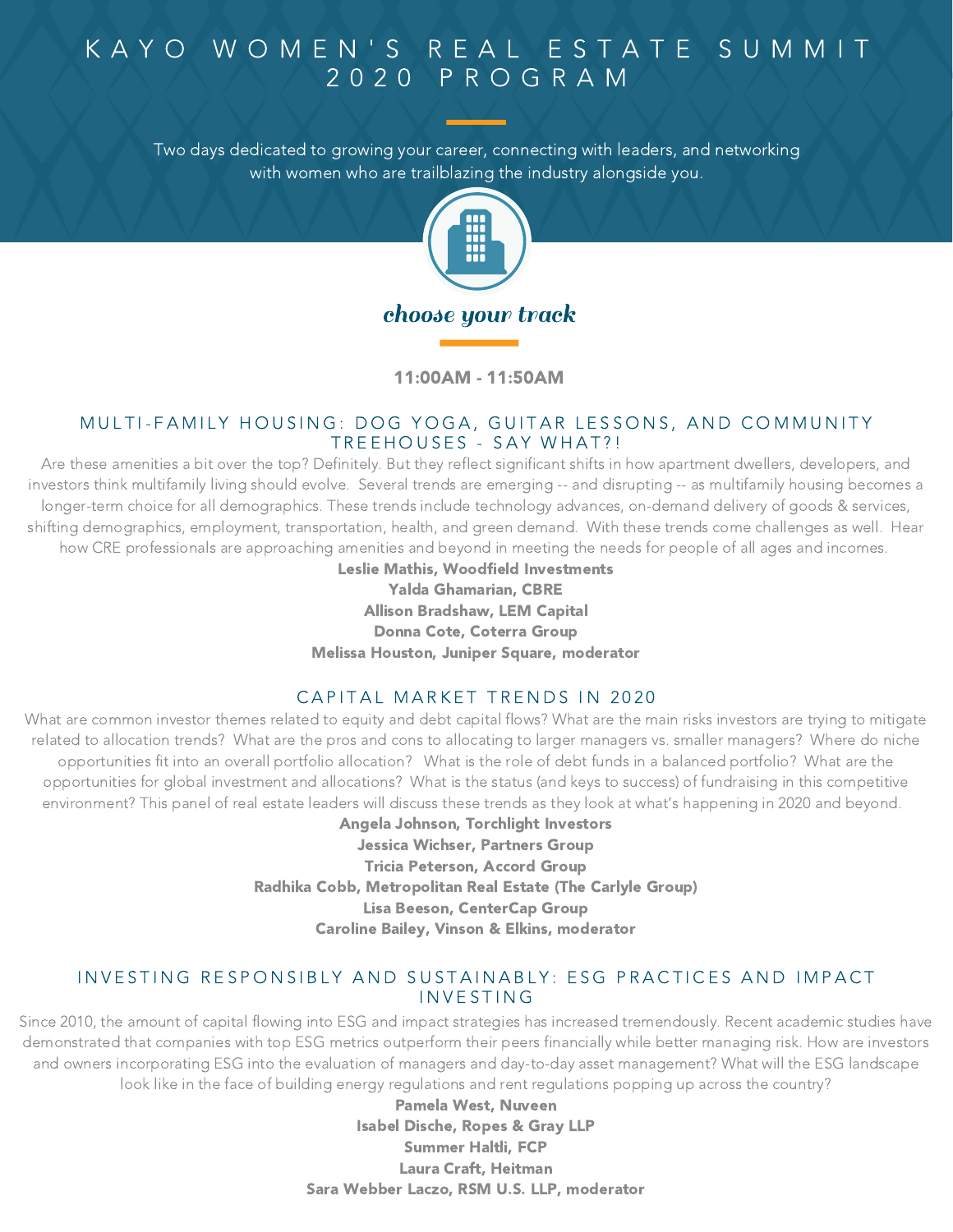Two days dedicated to growing your career, connecting with leaders, and networking with women who are trailblazing the industry alongside you.



## choose your track

12:00PM - 12:50PM

### IT'S GETTING "HOT & COLD" IN INDUSTRIALS

The industrial real estate sector continues to evolve in 2020 amid integration of logistics and retail. Is the surging growth the new normal or too hot too fast? Hear about opportunities and challenges in the "darling" of the real estate industry and its path forward.

> Nicole Stagnaro, Stockbridge Capital Group Beth Demba, Canada Pension Plan Investment Board Madeline Wick, Almanac Realty Investors

#### DEBT AND FINANCING: FINDING OPPORTUNITY IN A DYNAMIC MARKET

The commercial real estate market continues to have ever-changing dynamics in play. Hear the perspective from real estate lenders across the lender landscape as they discuss opportunities and challenges in today's market. We'll also hear views regarding which property types they are financing and where they prefer to play in the capital stack.

> Catherine Chen, Apollo Global Management Rivka Altman, Invesco Geri Borger, Freddie Mac Maxi Leachman, CBRE Ali George, Ropes & Gray LLP Lauren Sterk, J.P. Morgan, moderator

#### WOMEN IN REITS - A POWERFUL PRESENCE IN THE REAL ESTATE WORLD.

This panel of REIT female executives will kick off with a discussion regarding the outlook on REITs, including opportunities in retail, office, industrials, healthcare, net lease, and multi-family. You'll hear perspectives on the impact the economic factors are having on real estate investments. Just as importantly, these female leaders will share their invaluable insights on how to succeed in a highly competitive industry, while also working to foster a supportive environment for women today and in developing the skills for those of the next generation.

> Cynthia Daly, Four Springs Capital Trust Robin Zeigler, Cedar Realty Trust Danica Holley, Global Medical REIT Taryn Fielder, Washington REIT Gina Szymanski, AEW Capital Management Paige Anderson, Vinson & Elkins, moderator